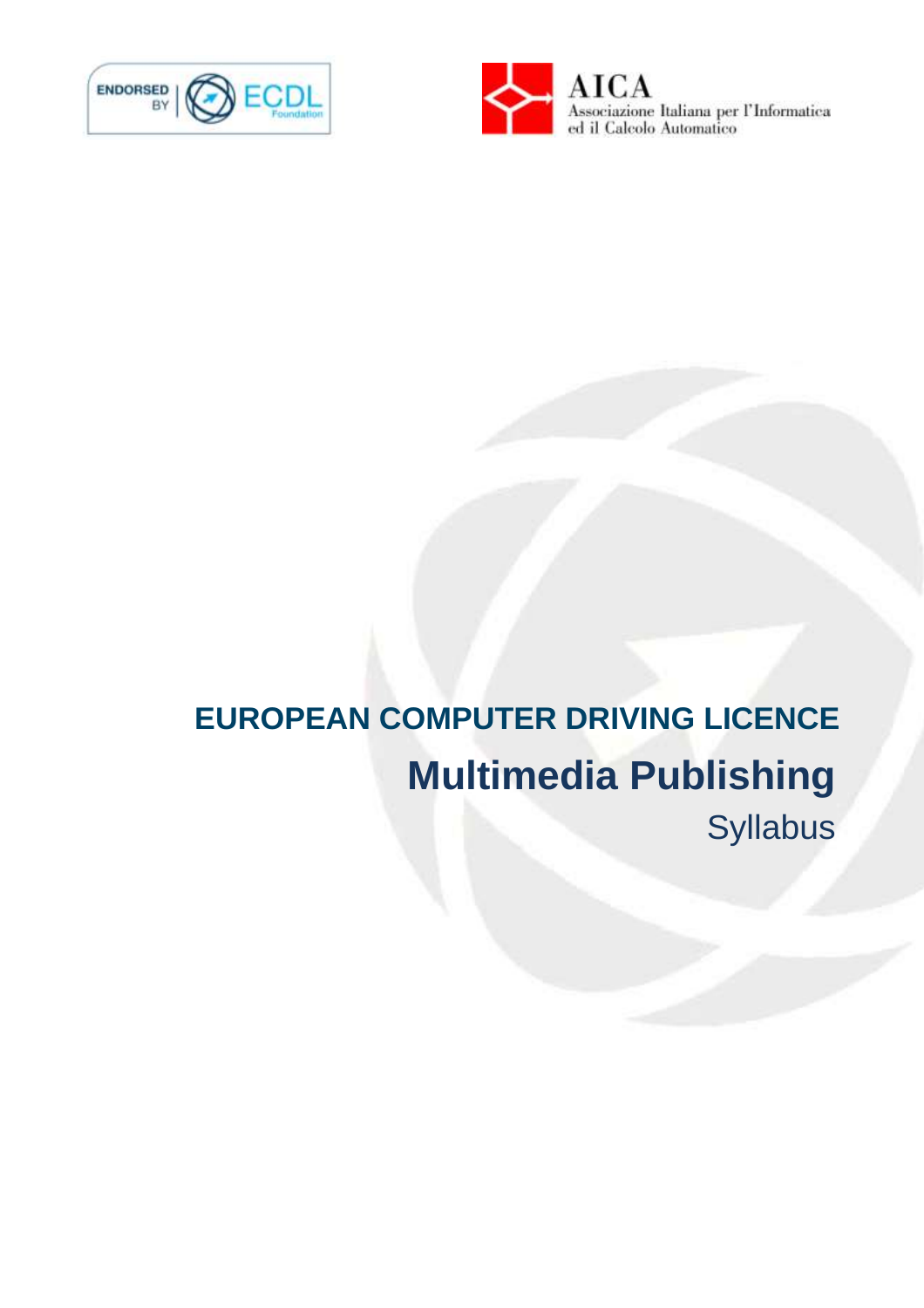## **Purpose**

This document details the syllabus for *ECDL Multimedia Module 3 – Multimedia Publishing*. The syllabus describes, through learning outcomes, the knowledge and skills that a candidate for ECDL Multimedia should possess. The syllabus also provides the basis for the theory and practice-based test in this module.

### **Note**

The official version of the syllabus for ECDL Multimedia Version 1.0 can be found on the web site www.ecdl-multimedia.it, and it was released in 2011.

# **Copyright © 2013 AICA –**

## **Associazione Italiana per l'Informatica ed il Calcolo Automatico**

All rights reserved. No part of this publication may be reproduced in any form except as permitted by the AICA. Enquiries for permission to reproduce material should be directed to the publisher.

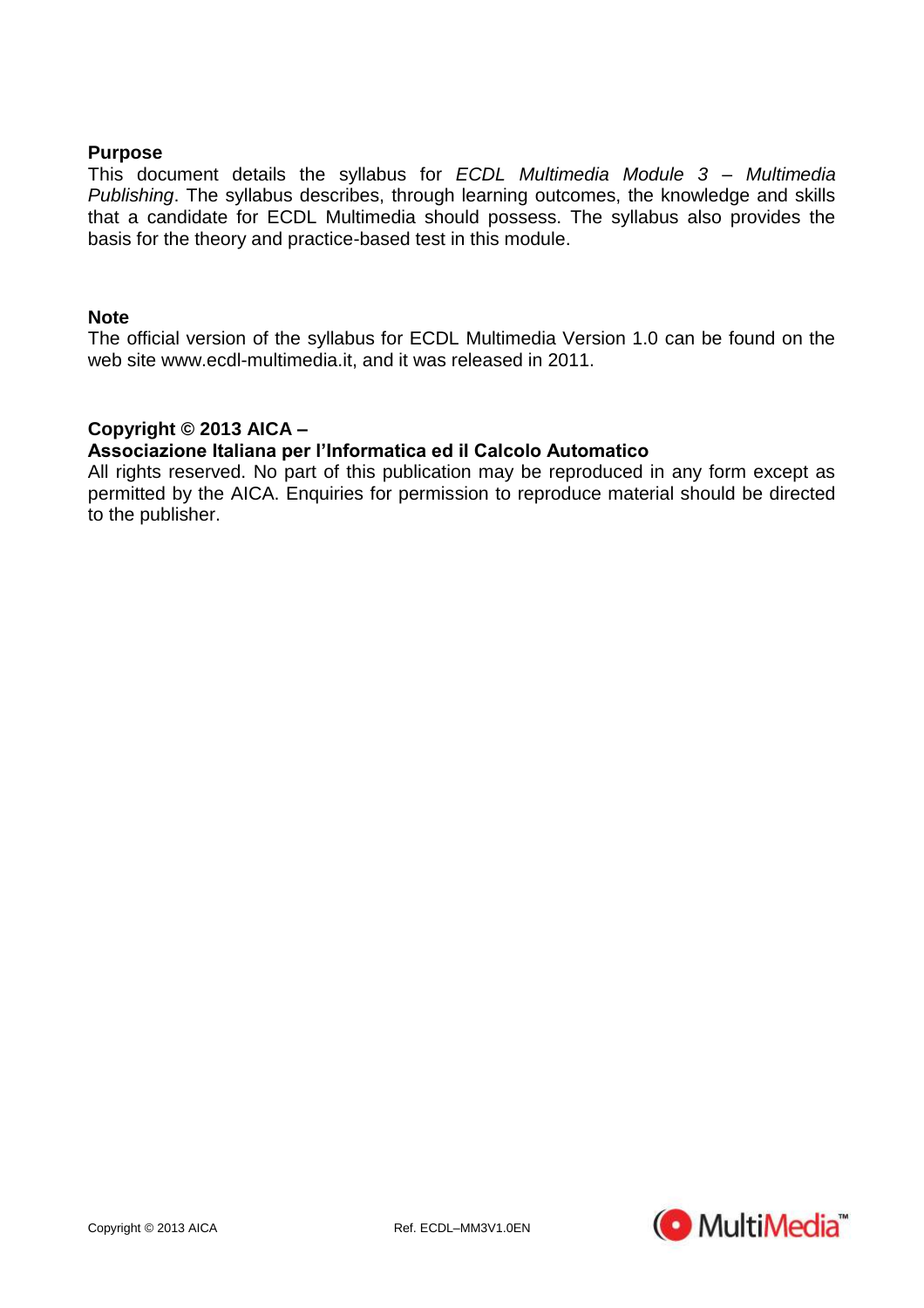#### **Multimedia Module 3 – Multimedia Publishing**

The Multimedia Publishing Module requires the candidate to use applications to create multimedia projects for publication on the net or for sharing via different optical digital media.

The candidate shall be able to design and create a multimedia project to be published on the Internet or shared via email or digital media.

The candidate will also show familiarity with creating simple web pages.

| <b>CATEGORY</b>            | <b>SKILL SET</b>                                 | REF.    | <b>TASK ITEM</b>                                                                                                                                         |
|----------------------------|--------------------------------------------------|---------|----------------------------------------------------------------------------------------------------------------------------------------------------------|
| 3.1 Fundamentals           | 3.1.1 Digital media<br>characteristics           | 3.1.1.1 | Know what optical-digital media is and the<br>types available (CD, CD-ROM, VCD, DVD,<br>Blu-ray, HD DVD).                                                |
|                            |                                                  | 3.1.1.2 | Identify optical-digital media by their storage<br>capacity.                                                                                             |
|                            |                                                  | 3.1.1.3 | Know the main advantages of using optical-<br>digital media.                                                                                             |
|                            |                                                  | 3.1.1.4 | Understand how to use the different media in<br>their correct environment (such as PCs, TVs,<br>recording systems).                                      |
|                            |                                                  | 3.1.1.5 | Store or transfer multimedia accounting for<br>size, quality, access speed.                                                                              |
| 3.2 Multimedia<br>projects | 3.2.1 Characteristics of a<br>multimedia project | 3.2.1.1 | Know the components of a multimedia<br>project and its characteristics.                                                                                  |
|                            |                                                  | 3.2.1.2 | Organize a multimedia project in a logical<br>way.                                                                                                       |
|                            |                                                  | 3.2.1.3 | Determine the most suitable media type from<br>the characteristics of the project which has to<br>be stored or transferred.                              |
|                            | 3.2.2 Development of a<br>multimedia project     | 3.2.2.1 | Add multimedia content to a project.                                                                                                                     |
|                            |                                                  | 3.2.2.2 | Understand what menus and submenus in a<br>multimedia project are and why it is<br>important to use them.                                                |
|                            |                                                  | 3.2.2.3 | Organize a multimedia project by menus and<br>submenus.                                                                                                  |
|                            |                                                  | 3.2.2.4 | Select a suitable layout for the menu.                                                                                                                   |
|                            |                                                  | 3.2.2.5 | Change the font for the menu items.                                                                                                                      |
|                            |                                                  | 3.2.2.6 | Add background music.                                                                                                                                    |
|                            |                                                  | 3.2.2.7 | Choose a preview image.                                                                                                                                  |
|                            |                                                  | 3.2.2.8 | Create scenes.                                                                                                                                           |
|                            |                                                  | 3.2.2.9 | Link created scenes to the project submenu.                                                                                                              |
|                            | 3.2.3 Burning                                    | 3.2.3.1 | Correlate the type of rendering to the device<br>which will manage the multimedia content<br>like: TV, PC-internet, PC, videophone,<br>portable devices. |

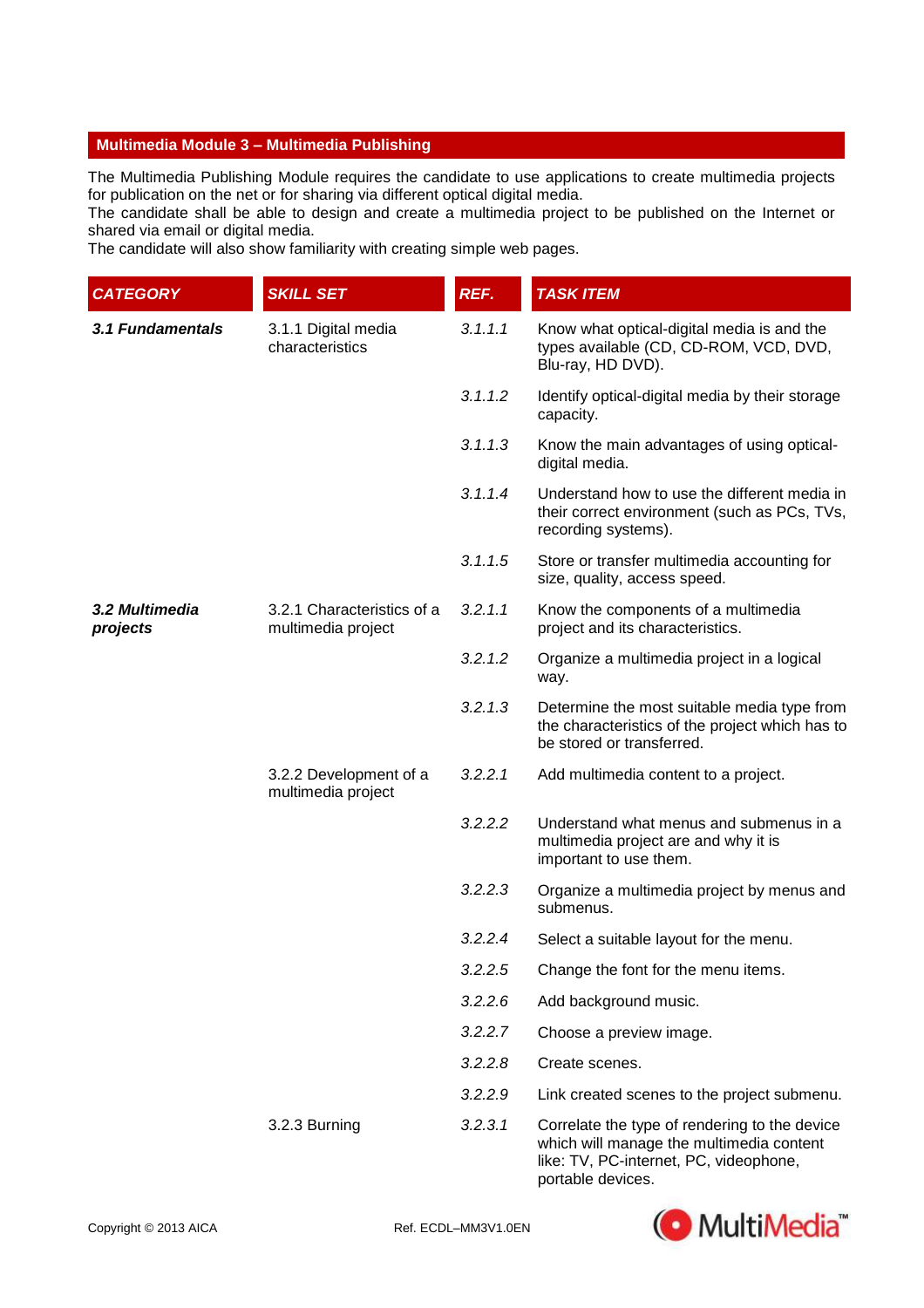| <b>CATEGORY</b>               | <b>SKILL SET</b>                | REF.    | <b>TASK ITEM</b>                                                                                                                                                                                   |
|-------------------------------|---------------------------------|---------|----------------------------------------------------------------------------------------------------------------------------------------------------------------------------------------------------|
|                               |                                 | 3.2.3.2 | Set up the burning application by choosing<br>the burning speed, creating one or more<br>sessions, and start the burning process.                                                                  |
| 3.3 Publishing and<br>sharing | 3.3.1 Fundamentals              | 3.3.1.1 | Know the different publishing methods.                                                                                                                                                             |
|                               |                                 | 3.3.1.2 | Know how the different type of digital files<br>can be published and read on the Internet.                                                                                                         |
|                               |                                 | 3.3.1.3 | Know the limits of format and size for<br>publishing a project on the Internet.                                                                                                                    |
|                               | 3.3.2 Compression               | 3.3.2.1 | Understand the need of compressing content<br>before it is publishing on the Internet or sent<br>via email.                                                                                        |
|                               |                                 | 3.3.2.2 | Understand the consequences of<br>compressing multimedia contents: quality<br>loss, fie size reduction.                                                                                            |
|                               |                                 | 3.3.2.3 | Compress different types of files for<br>publishing on the web.                                                                                                                                    |
|                               | 3.3.3 Online publishing         | 3.3.3.1 | Recognize the different methods for sharing<br>multimedia contents online, such as<br>embedding the content in a page, sharing<br>hyperlinks, exporting content to external<br>multimedia players. |
|                               |                                 | 3.3.3.2 | Upload a multimedia project on the web.                                                                                                                                                            |
|                               |                                 | 3.3.3.3 | Embed multimedia contents in a web page.                                                                                                                                                           |
|                               |                                 | 3.3.3.4 | Add a hyperlink to a web page for a<br>multimedia project.                                                                                                                                         |
|                               | 3.3.4 Access contents<br>online | 3.3.4.1 | Understand the difference between enjoying<br>multimedia content via downloading and via<br>streaming.                                                                                             |
|                               |                                 | 3.3.4.2 | Understand what Really Simple Syndication<br>(RSS) feed is.                                                                                                                                        |
|                               |                                 | 3.3.4.3 | Know how RSS can be used to distribute<br>multimedia contents.                                                                                                                                     |
|                               | 3.3.5 Email sending             | 3.3.5.1 | Send multimedia content via email.                                                                                                                                                                 |
|                               | 3.3.6 File management           | 3.3.6.1 | Import audio contributions from CD-DAs,<br>web or other to a computer or a multimedia<br>player.                                                                                                   |
|                               |                                 | 3.3.6.2 | Add information to be associated with an<br>audio file like name, artist, album, track<br>number, using a player for playing and<br>sorting multimedia files.                                      |
|                               |                                 | 3.3.6.3 | Export audio files, from a multimedia player<br>to hard disk or external music players, such<br>as MP3 player, portable devices, mobile<br>phone.                                                  |